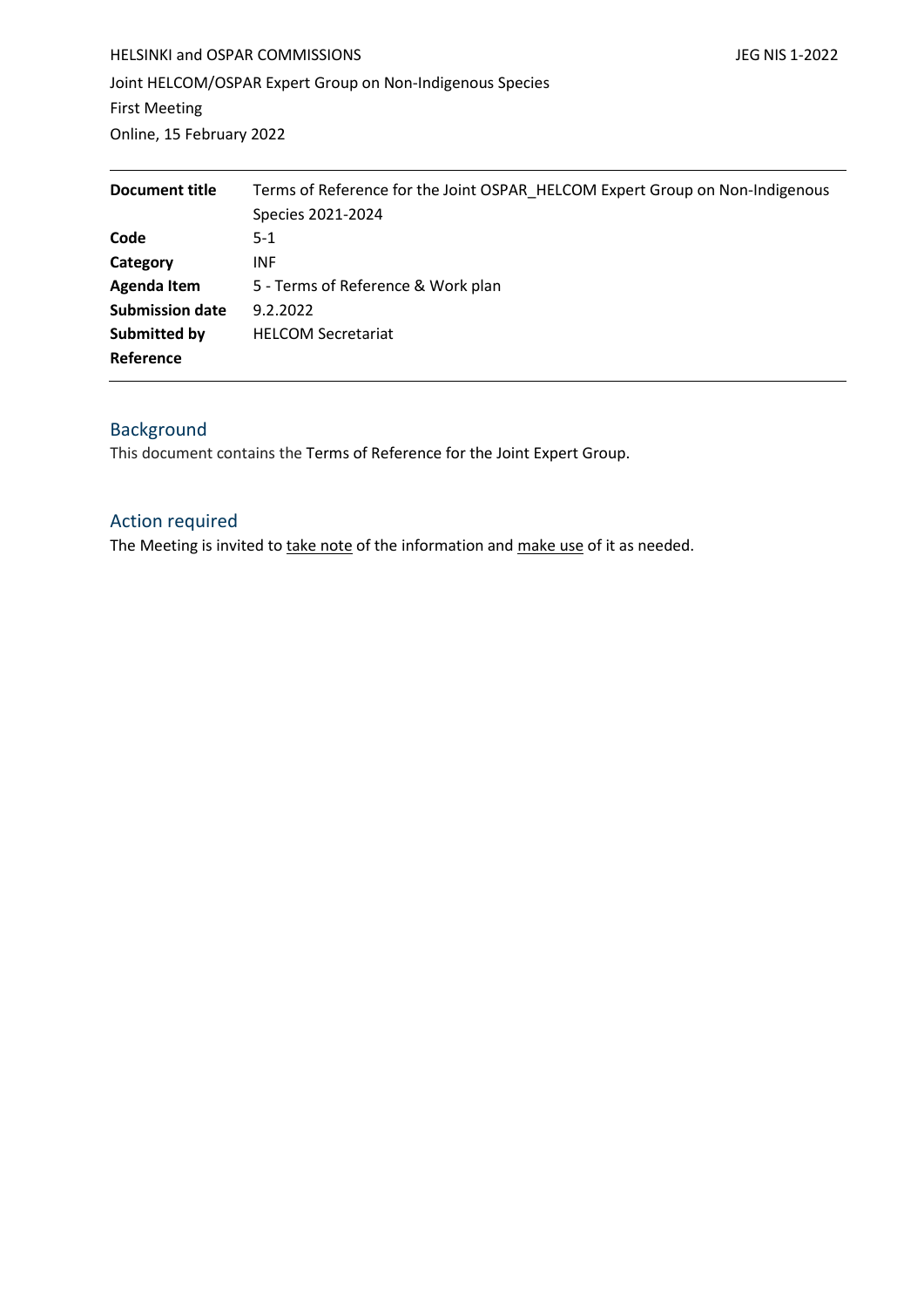

Terms of reference for the Joint OSPAR/HELCOM Expert Group on Non-Indigenous Species (JEG NIS) 2021-2024

Adopted by HELCOM HOD 61-2021.

## Background

The OSPAR/HELCOM Joint Expert Group on Non-Indigenous Species (JEG NIS) is proposed to be established in 2021, through merging the existing OSPAR Expert Group on NIS and HELCOM experts.

This group is to be led by two co-convenors representing the two conventions: the OSPAR co-convenor is Peter Staehr (DK) and the HELCOM co-convenor is [N.N (CP)]. The co-chairs ensure that the joint group's activities meet the needs of each of the respective conventions. Experts will be encouraged to work on issues across conventions, as the work benefits from the wider expertise of all expert members and the exchange of knowledge and information across conventions. The group will be composed of experts from a wide range of backgrounds including government bodies and academic institutions. This will ensure a mix of applied and theoretical scientific expertise to support robust outputs relevant to NIS assessment and management.

Members will be encouraged to participate as much as possible in all the groups' activities. The joint group will be able to provide analysis and interpretation of the results of the OSPAR and HELCOM indicator assessments, providing thereby a large-spatial scale perspective.

These Terms of Reference (ToRs) and 3-year work programme cover a period of intense work in OSPAR and HELCOM with the delivery of the QSR - 2023 and HOLAS III 2022-2023, respectively. The JEG NIS will be responsible for delivering the common indicator assessment for newly arrived NIS and a data product for the distribution and abundance of NIS. Additionally, the group will deliver the thematic assessments for NIS, in particular relating to activities, pressures, status and impacts stemming from NIS.

## JEG NIS work themes

These ToR and work programme provide a thematic overview of the work that is to be carried out by JEG NIS, in cooperation with JTG BALLAST & BIOFOULING<sup>[1](#page-1-0)</sup>. Joint ICES/IOC/IMO Working Group on Ballast and Other Ship Vectors (WGBOSV) and the ICES Working Group on Introductions and Transfers of Marine Organisms (WG ITMO) as well as with relevant EU-level work on D2 of MSFD. Tasks under each theme will be specified on an annual basis.

The aim of describing a three-year ToRs and work programme is to facilitate the sign-off process that follows different annual schedules for OSPAR and HELCOM. This will also enable long-term planning and delivery of significant outputs that may require development of components over consecutive years, such as support of assessments for QSR-2023 and HOLAS III 2022-2023.

## 1) Data and Database

JEG NIS will support the development of data formats and contribute, as needed, to the development of the required links among existing databases, in order to facilitate assessment of new introductions and impacts of NIS, as well as the success of possible management measures.

#### *OSPAR*

Under OSPAR there is no agreed data-arrangements for NIS. A one-off data call has been issued for QSR 2023 purposes. Previous work of the OSPAR NIS EG have identified AquaNIS and JRC EASIN as possible solutions for long-term data storage and processing through a centralised approach. AquaNIS has been indicated, as

<span id="page-1-0"></span><sup>1</sup> JTG BALLAST & BIOFOULING is a joint HELCOM-OSPAR expert group with a remit on preventing introduction of nonindigenous species through ship ballast water and hull fouling. The Terms of Reference of the group are regularly reviewed by the OSPAR EIHA Committee and HELCOM Maritime.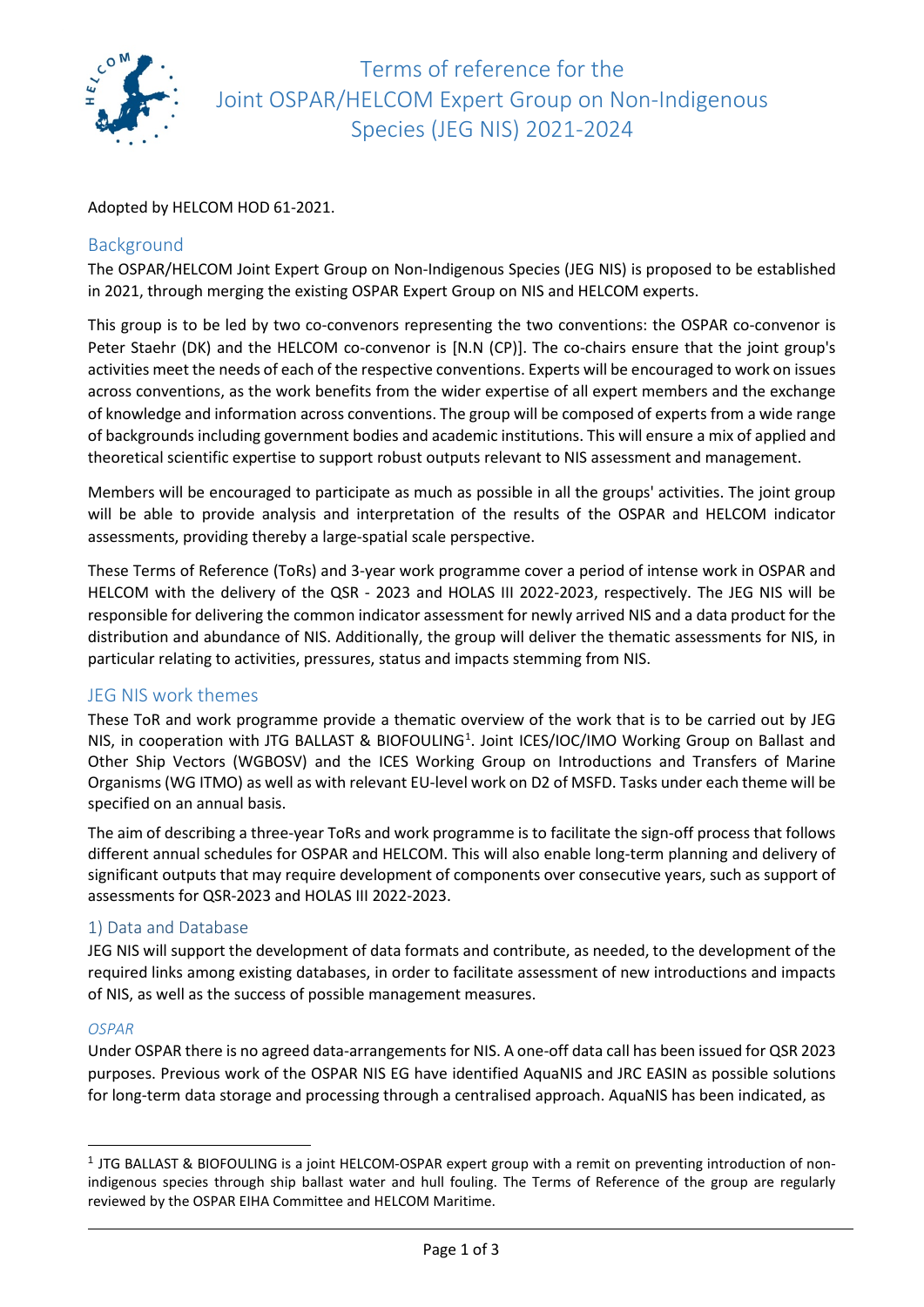the preferred option by OSPAR BDC, noting that annual inputs to the database are secured and quality assured by ICES.

## *HELCOM*

HELCOM NIS monitoring programme currently utilizes AquaNIS database, complemented by data from other coordinated monitoring, as the data source for the HELCOM assessments. A web service is under development which will link the ICES Biological community database to the Decision Support Tool in the Joint Harmonised Procedure, which is already linked with AquaNIS, thus enabling harvesting of NIS observations reported to ICES as part of HELCOM COMBINE as well as NIS observations reported to AquaNIS.

Work under this theme includes:

- a) providing proposals for improving and harmonizing formats for data submissions under both conventions,
- b) identifying data issues associated with the databases and/or specific datasets,
- c) prepare data sets for assessments according to the quality requirements and make them available in accordance with data use and access policy,
- d) specifying technical aspects of how to make data stream processes operational, e.g. automating delivery of indicator assessments through scripts.

#### 2) Monitoring

Work under this theme includes:

- e) providing a forum for discussion of monitoring programmes, focusing on developing joint or coordinated monitoring where possible,
- f) providing updates to OSPAR CEMP guidelines and appendices, HELCOM monitoring programmes and guidelines when required,
- g) providing expert opinion on the development and implementation of new monitoring strategies and guidelines for NIS,

#### 3) Assessments

Work under this theme includes:

- h) ensuring information flow with regular communication to both convention secretariats relevant to JEG NIS and/or general NIS related issues,
- i) providing updates of indicators to be delivered regularly, frequency to be decided with the priority to deliver assessments for the QSR-2023 and HOLAS III, including thematic assessments,
- j) further developing the candidate indicators and/or developing new indicators, where a need has been identified by the Conventions or by MSFD (D2) at the EU level,
- k) developing integration methods and other aspects of indicator assessment, which require further development to be in line with EU MSFD assessment requirements according to COM DEC 848/2017,
- l) contributing NIS related information to assessments carried out by other relevant groups.

## 4) Ad hoc expert consultation

Responding as needed to queries from the parent organisations and their respective subsidiary bodies, such as JTG BALLAST & BIOFOULING, relating to NIS issues by providing input or expert opinions.

## Ways of working

## JEG NIS annual meetings

Annual meetings shall be organised and should be timed, where possible, to immediately precede a relevant convention meeting to ensure delivery of inputs to ongoing work in the respective parent organisation. The